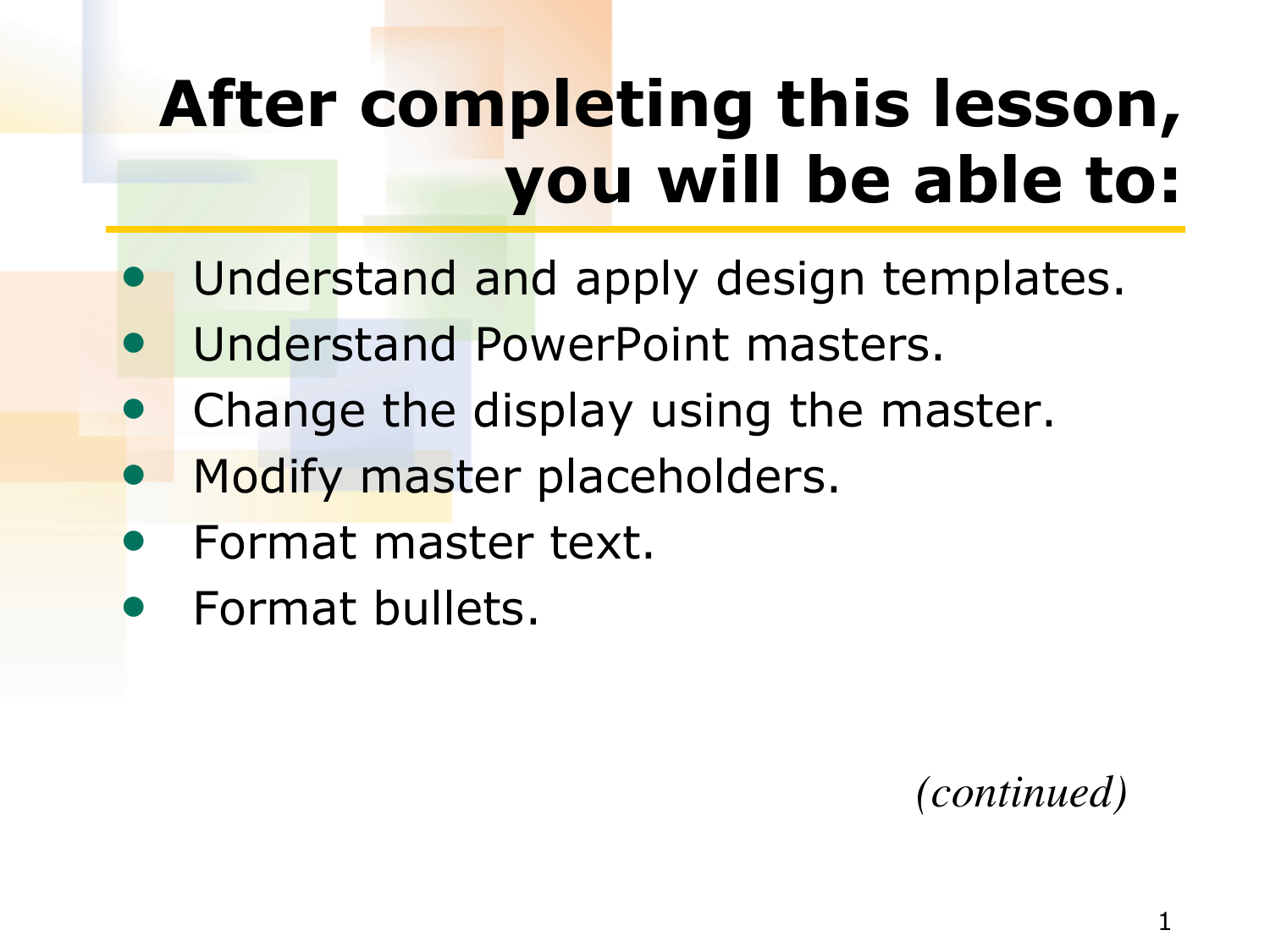### **After Completing This Lesson, You Will Be Able to:**

- Adjust master text indents.
- Reapply a slide layout.
- Hide master objects.
- Save a presentation as a template.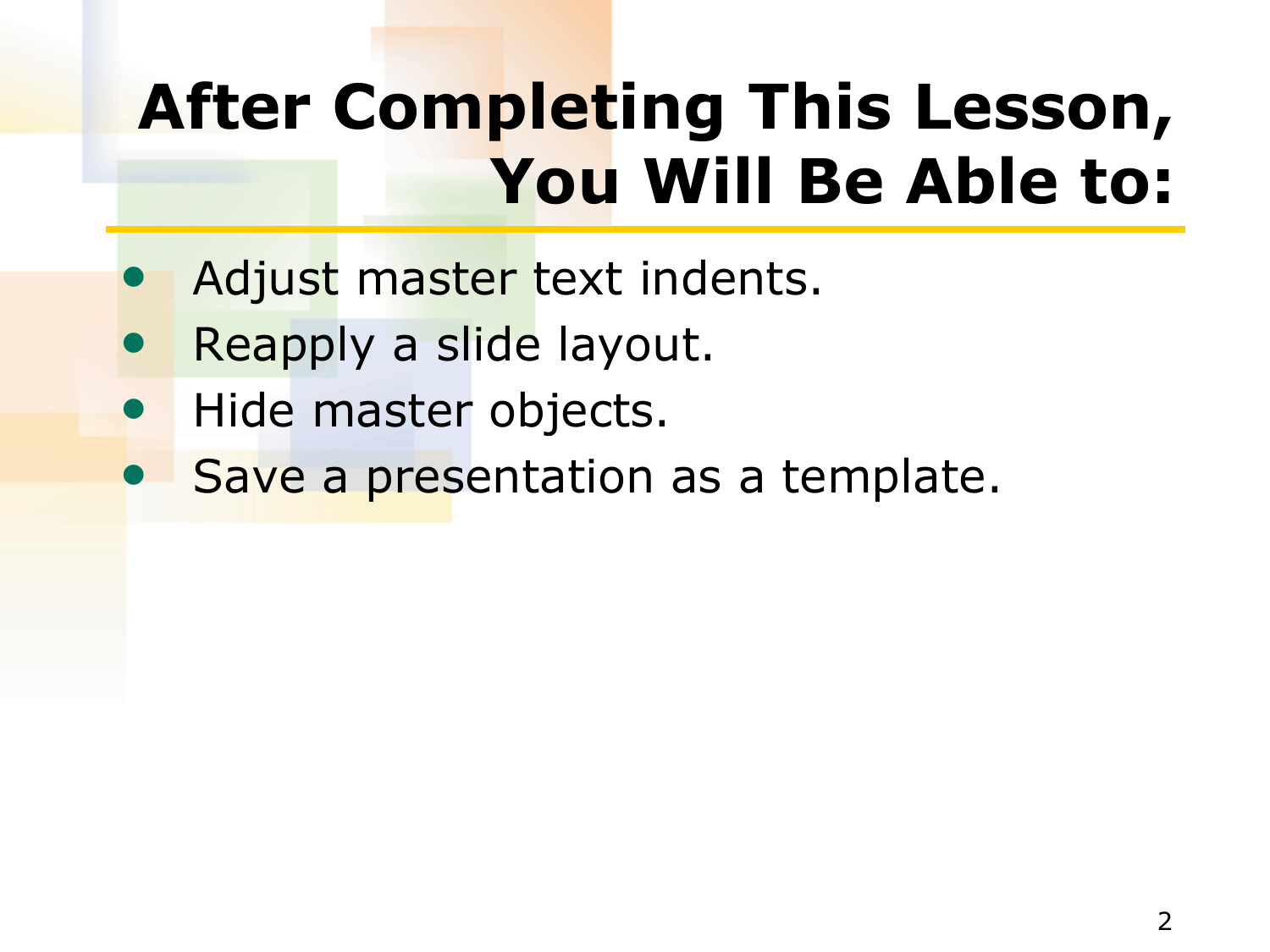# **Understanding and Applying Design Templates**

#### **To apply a template**

- On the Formatting toolbar, click Slide Design.
- 2. In the Slide Design task pane, click Design Templates and then click Browse.
- 3. Navigate to the folder that contains the template you want to apply.
- 4. In the list of file and folder names, click a template.
- 5. Click Apply.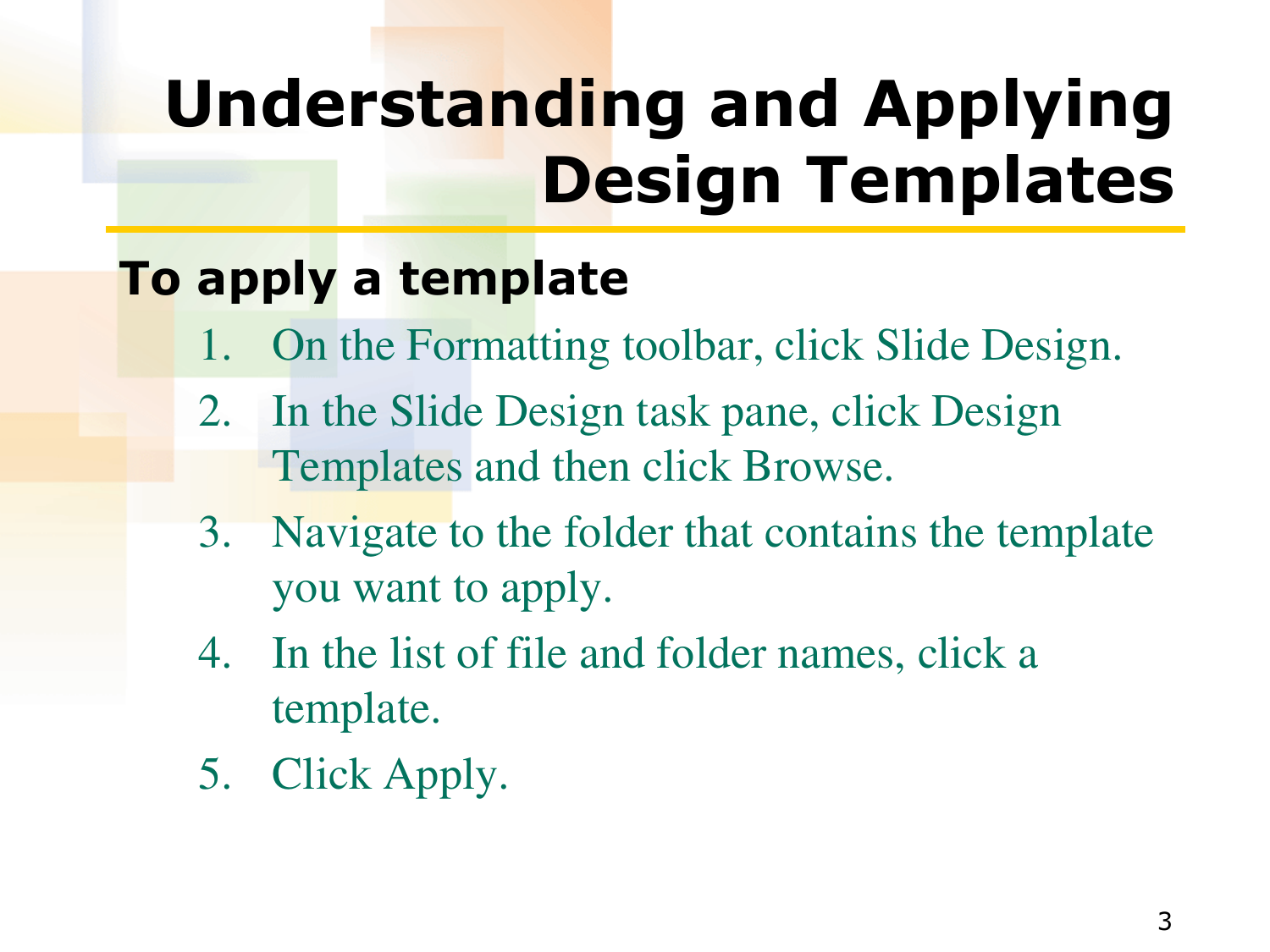### **Understanding PowerPoint Masters**

#### **To view the Title Master and Slide Master**

- 1. On the View menu, point to Master and then click Slide Master.
- 2. Click the slide miniature of the Title Master or Slide Master.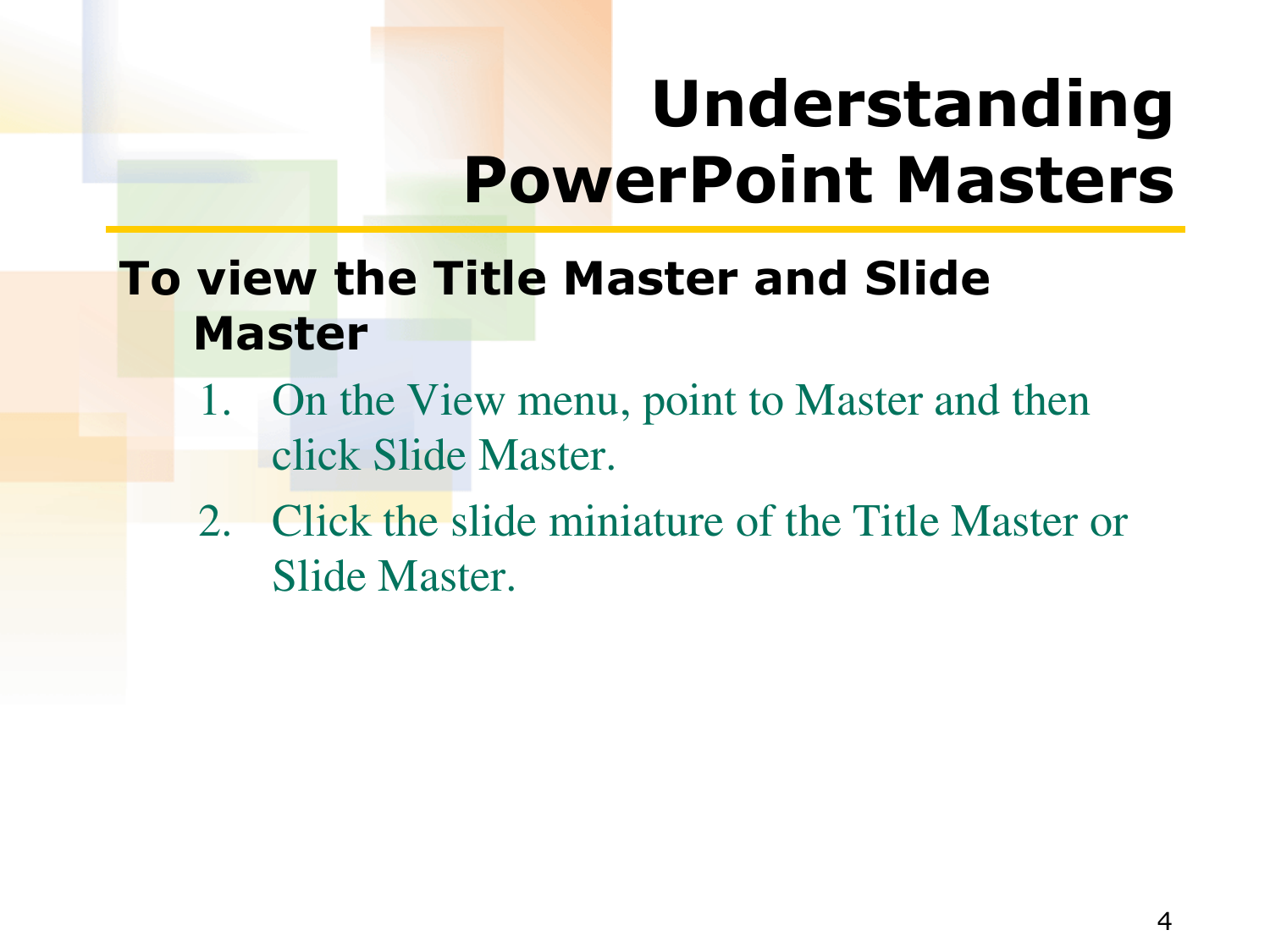## **Understanding PowerPoint Masters**

#### **To insert another slide or title master**

- 1. On the Slide Master View toolbar, click the Insert New Slide Master button.
- 2. On the Slide Master View toolbar, click the Insert New Title Master button.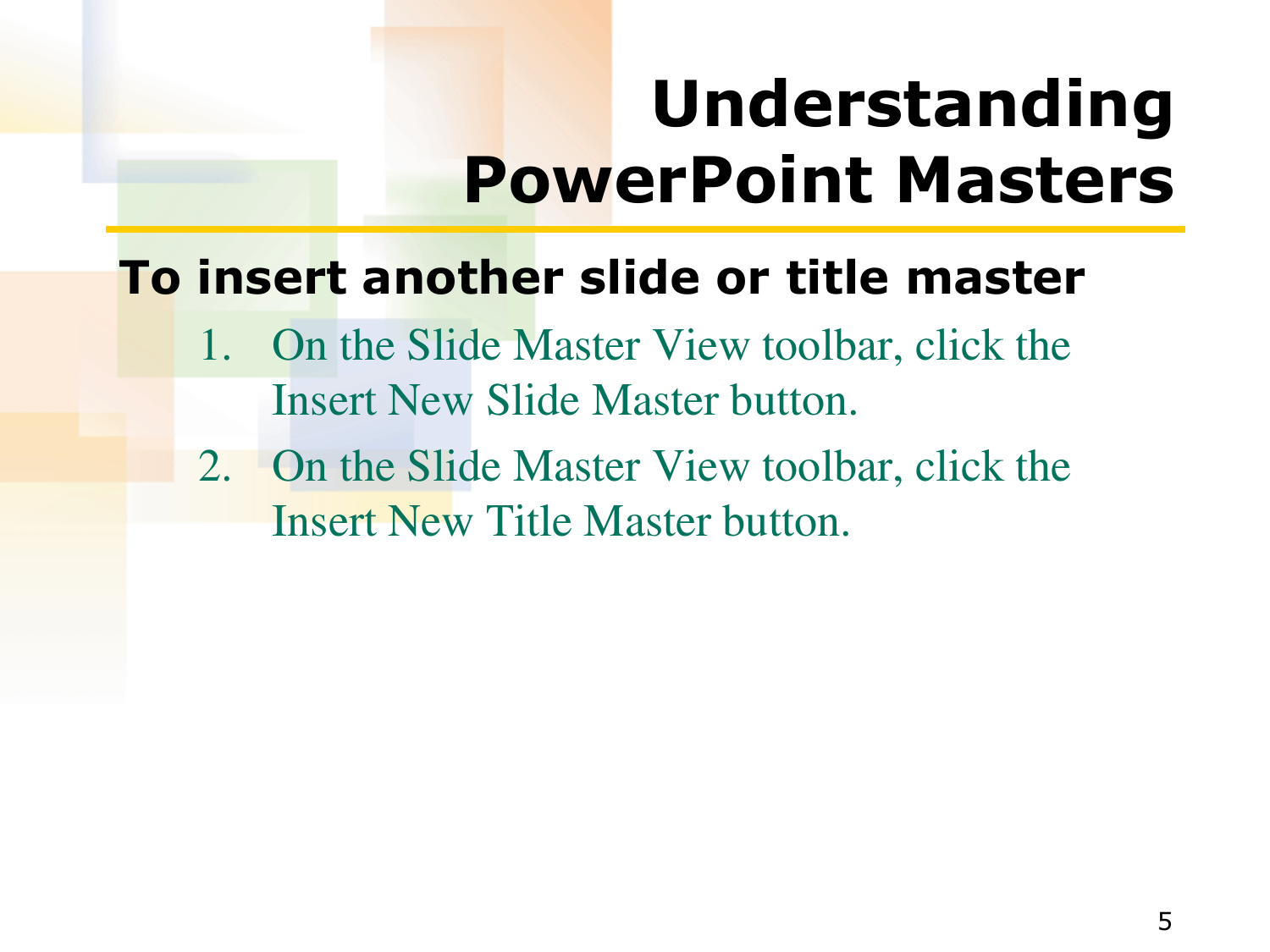# **Changing the Display Using the Master**

#### **To remove the footer from the title slide**

- 1. On the View menu, click Header and Footer.
- 2. Select the Don't show on title slide check box.
- 3. Click Apply to All.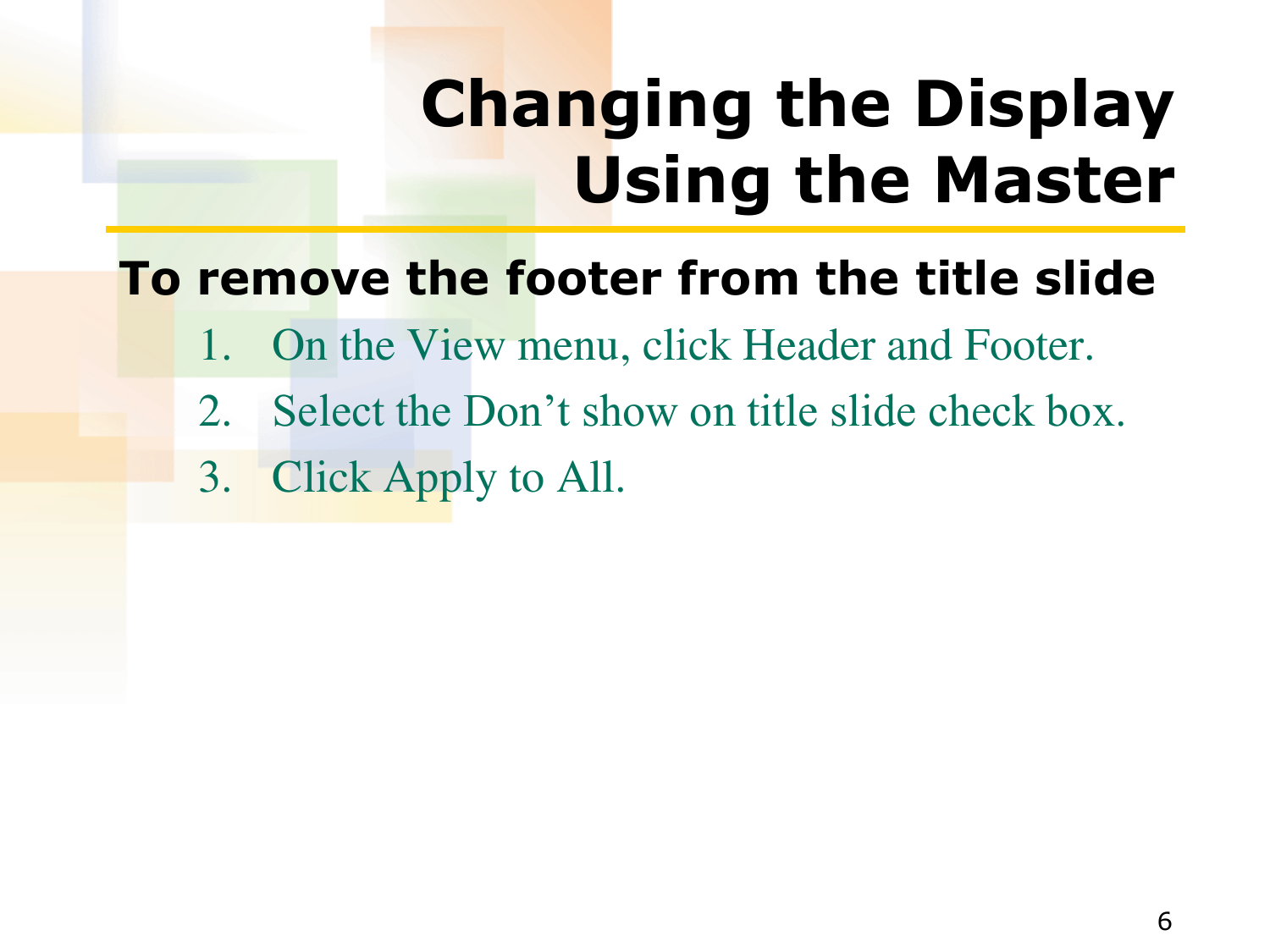## **Modifying Master Placeholders**

#### **To move master placeholders**

- 1. On the View menu, point to Master and then click Slide Master.
- 2. Select the placeholders with the dotted selection box that you want to move.
- 3. Drag the placeholders to the location where you want the placeholders to go.
- 4. Click a blank area of the slide to deselect the placeholder.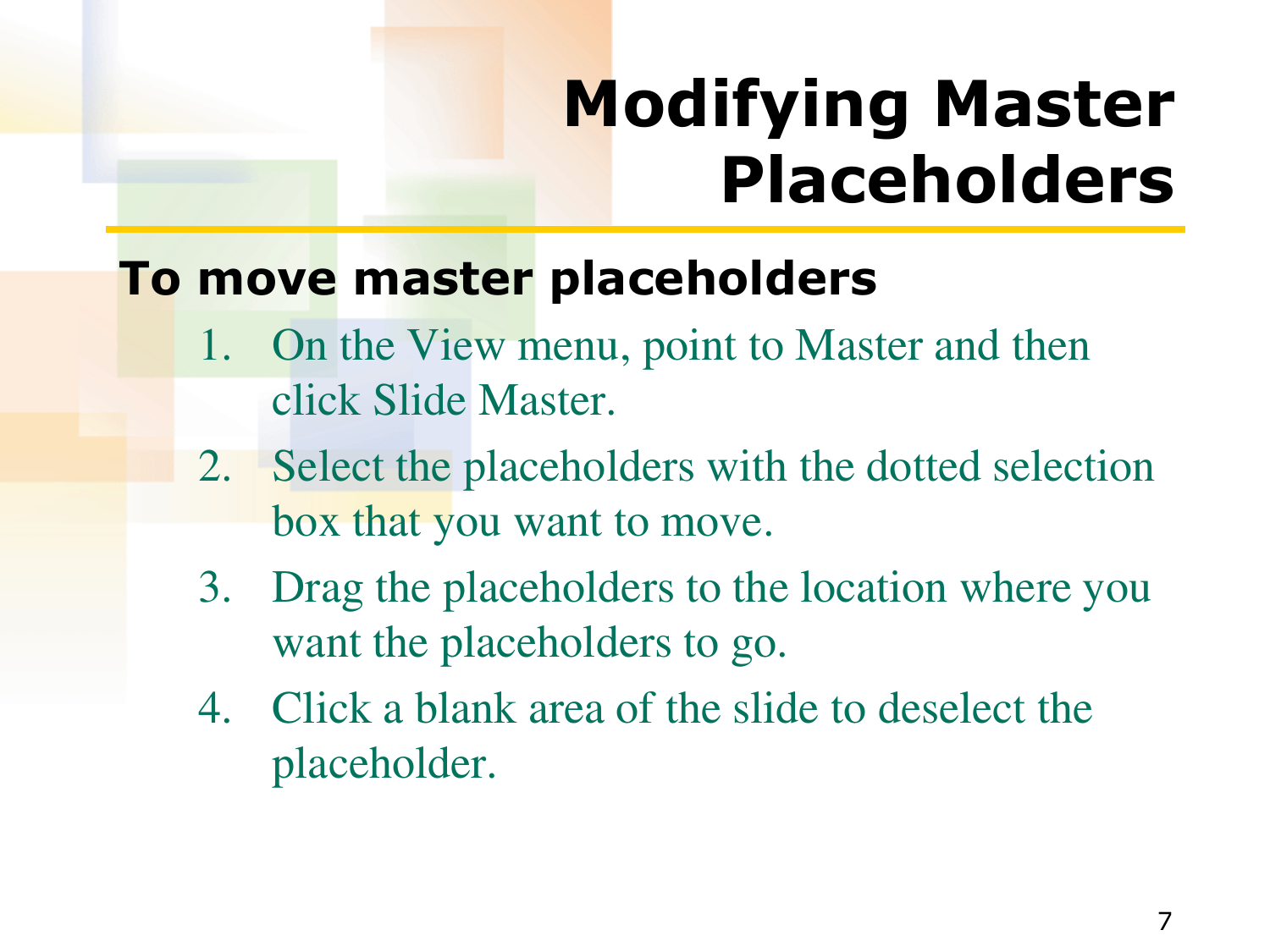#### **Formatting Master Text**

#### **To format master text attributes**

- 1. On the View menu, point to Master and then click Slide Master.
- 2. Select the master text placeholder that you want to format.
- 3. On the Formatting toolbar, click a formatting button (such as Bold, Italic, Underline, Shadow, or Font Color).
- 4. Click a blank area outside the master text placeholder to deselect it.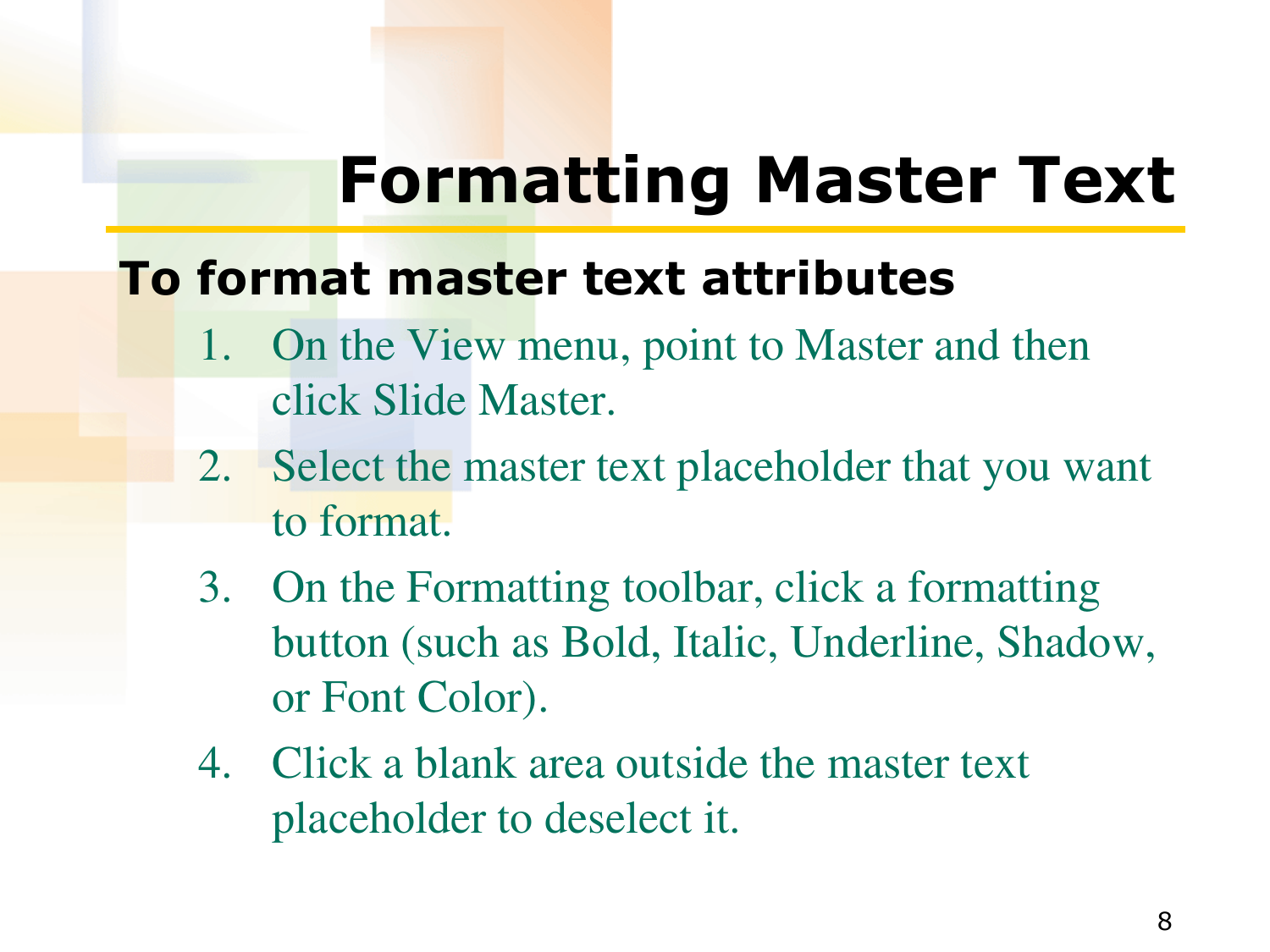#### **To format master bullets**

- 1. On the View menu, point to Master and then click Slide Master.
- 2. Click the bulleted line of text in the master text placeholder that you want to format.
- 3. On the Format menu, click Bullets and Numbering.
- 4. Click Customize.

#### *(continued)*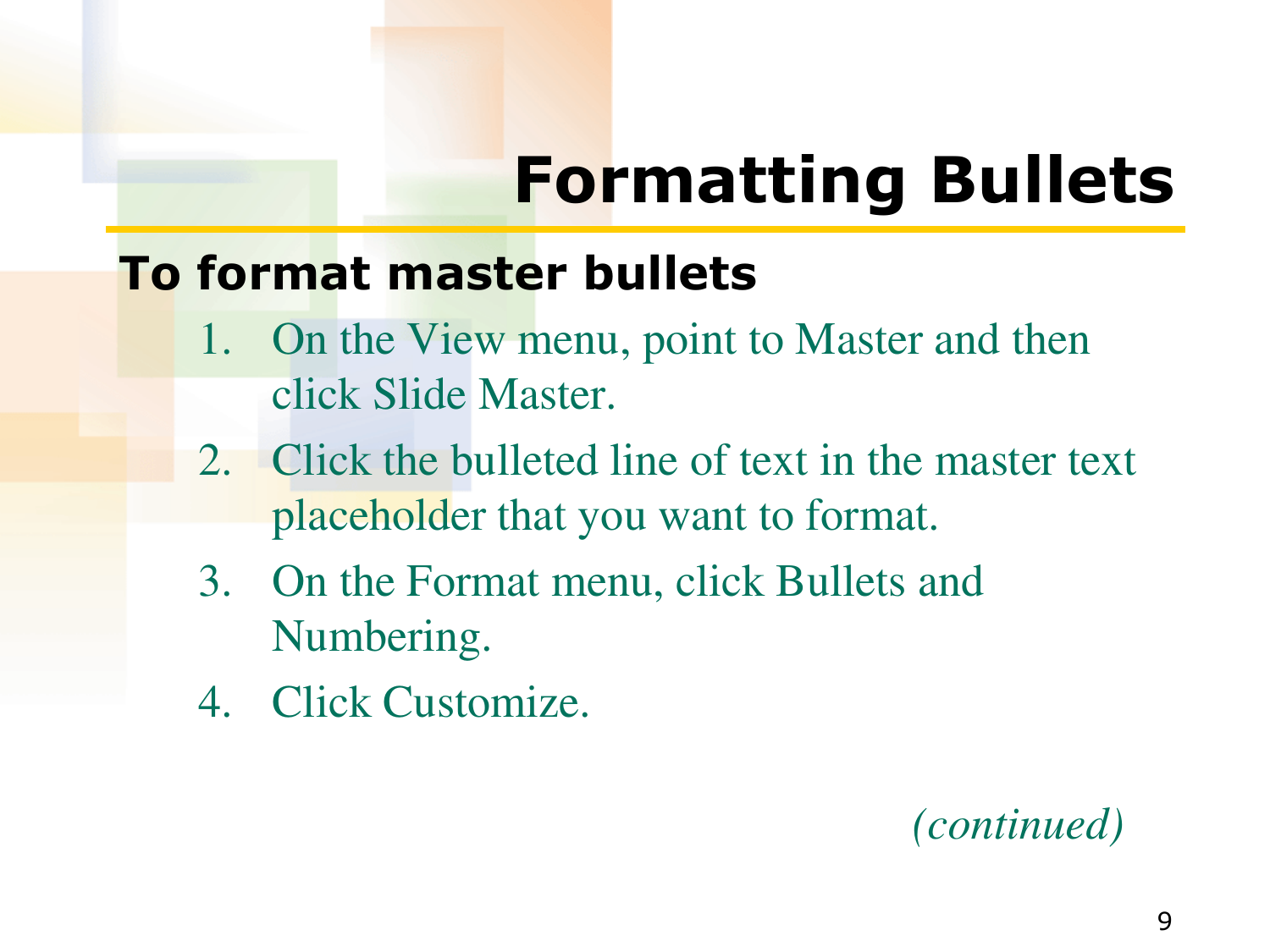#### **To format master bullets** *(continued)*

- 5. Click the Font down arrow and select a font.
- 6. Click a bullet and then click OK.
- 7. Click the Color down arrow and then click a color.
- 8. Click the Size down arrow and then click a size.
- 9. Click OK.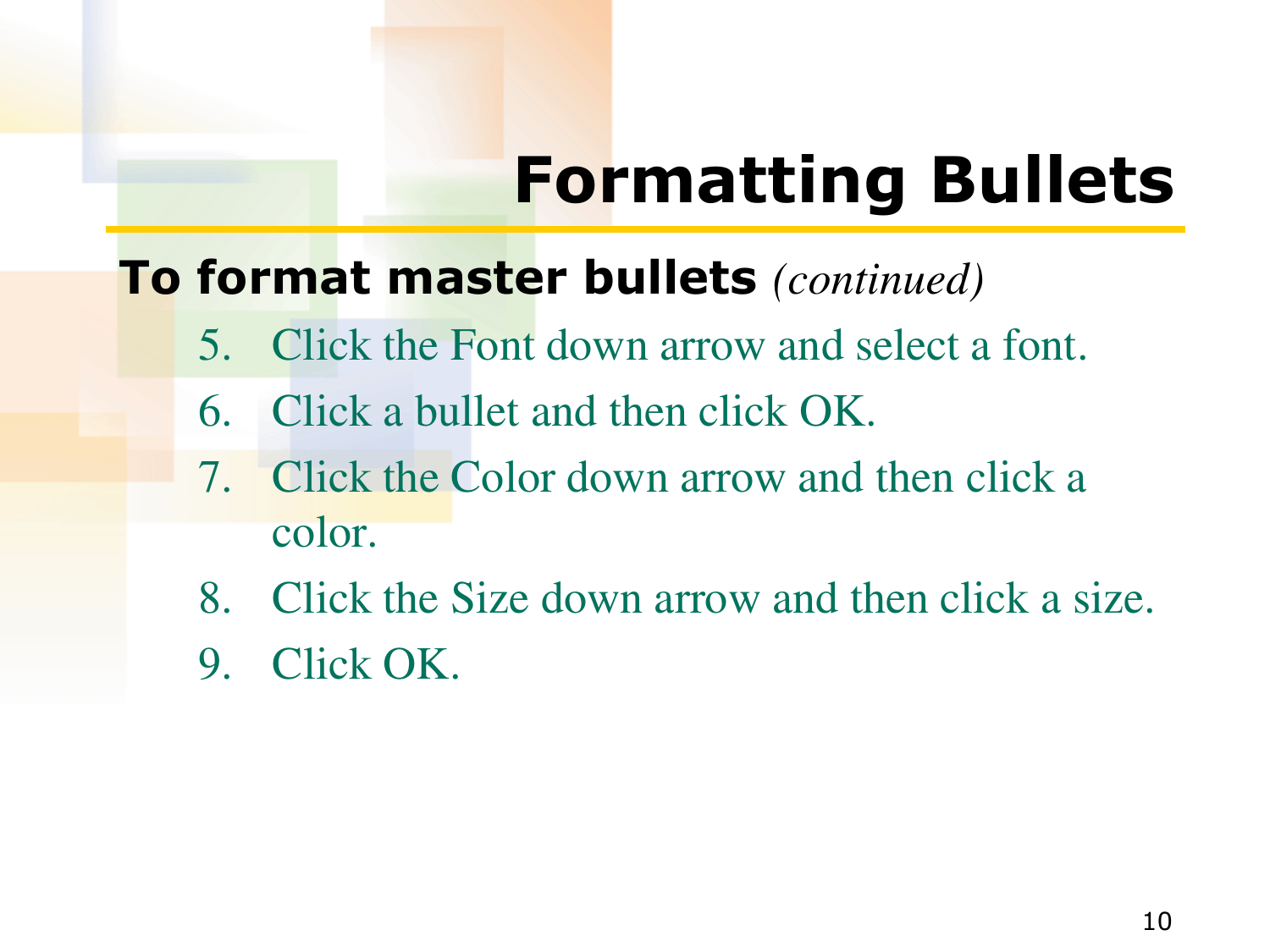#### **To format master bullets using a picture**

- 1. On the View menu, point to Master and then click Slide Master.
- 2. Click the bulleted line of text in the master text placeholder that you want to format.
- 3. On the Format menu, click Bullets and Numbering.
- 4. Click Picture.

 *(continued)*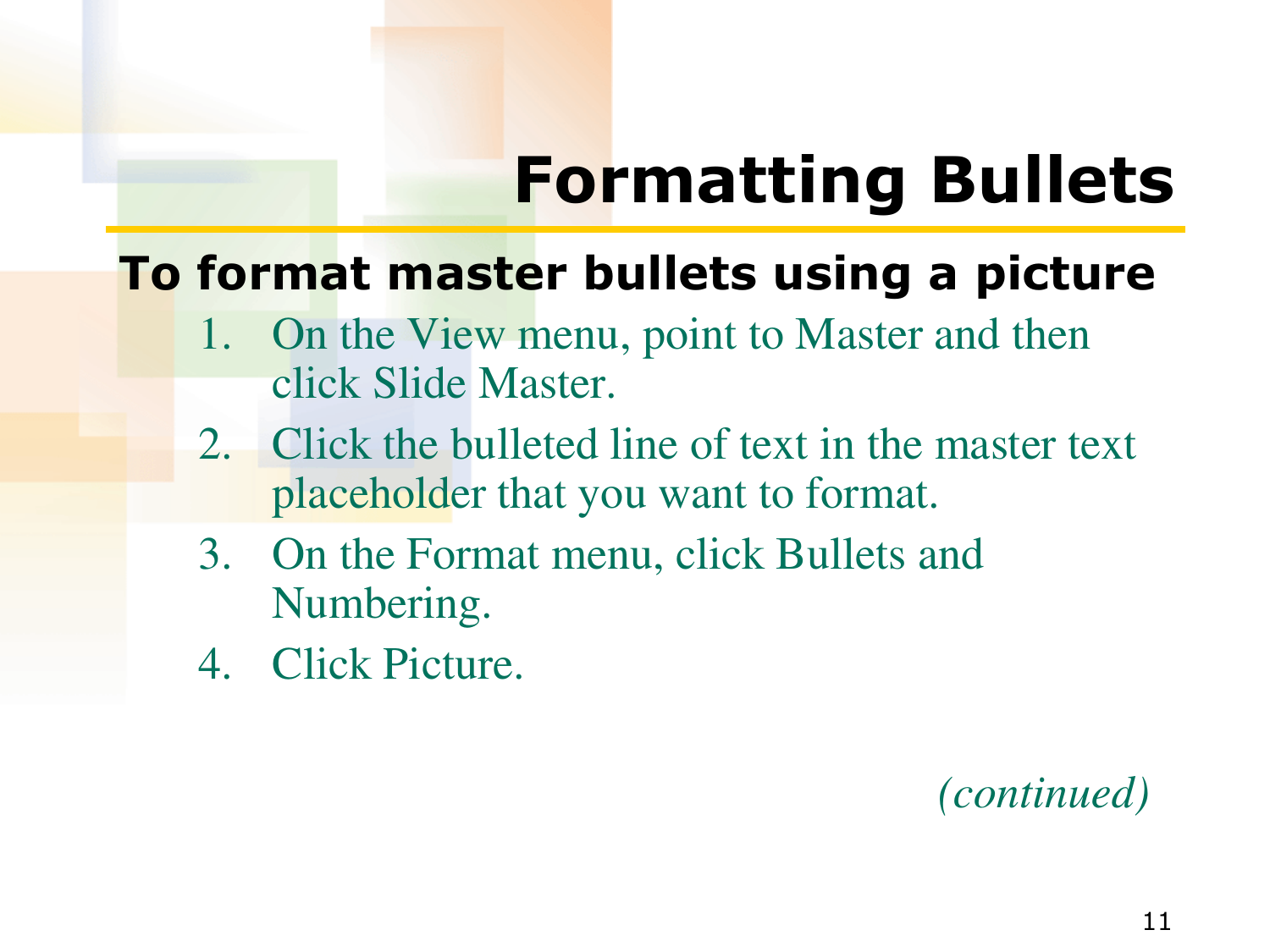- **To format master bullets using a picture**  *(continued)*
	- 5. Click the down scroll arrow until you locate the bullet you want to use and then click the bullet.
	- 6. Click OK and then click OK again.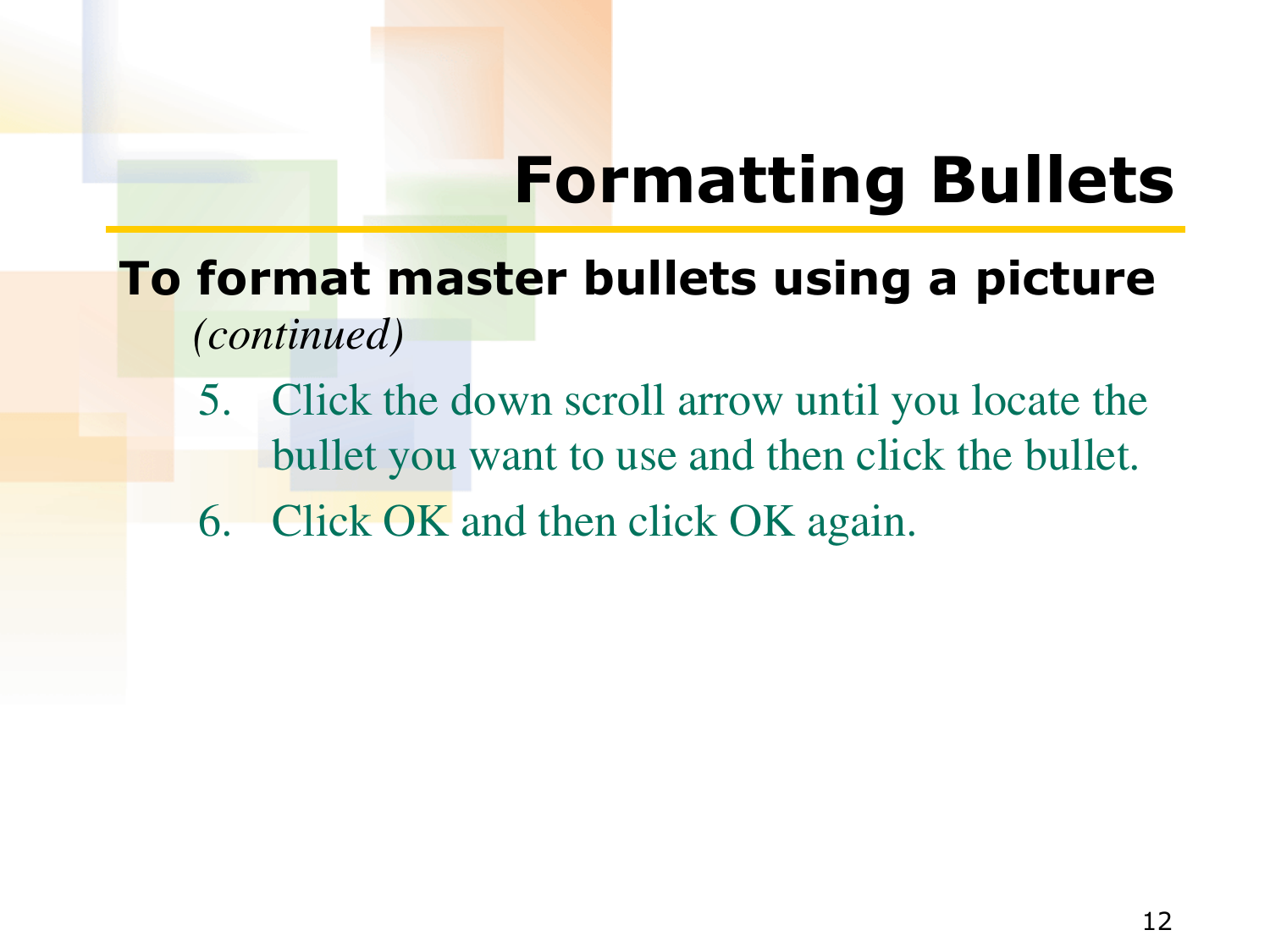## **Adjusting Master Text Indents**

#### **To adjust indent markers**

- 1. Click to position the insertion point in the text that you want to adjust the indent markers.
- 2. Display the ruler.
- 3. Drag the indent markers to adjust.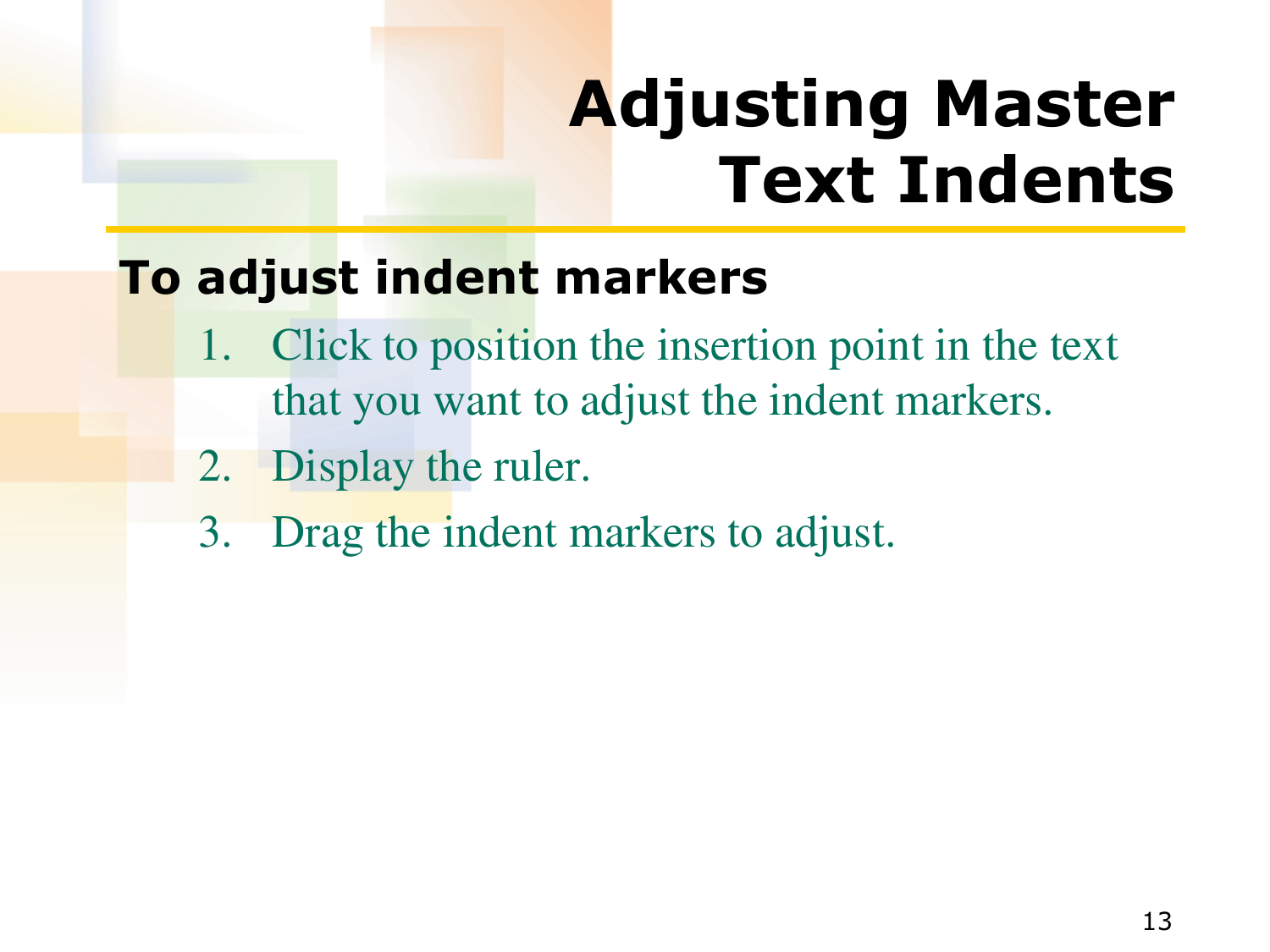## **Adjusting Master Text Indents**

#### **To adjust the margin level**

- Click to position the insertion point in the text that you want to adjust the margin marker.
- 2. Display the ruler.
- 3. Slowly drag the margin marker of the first indent level to the measurement that you want on the ruler.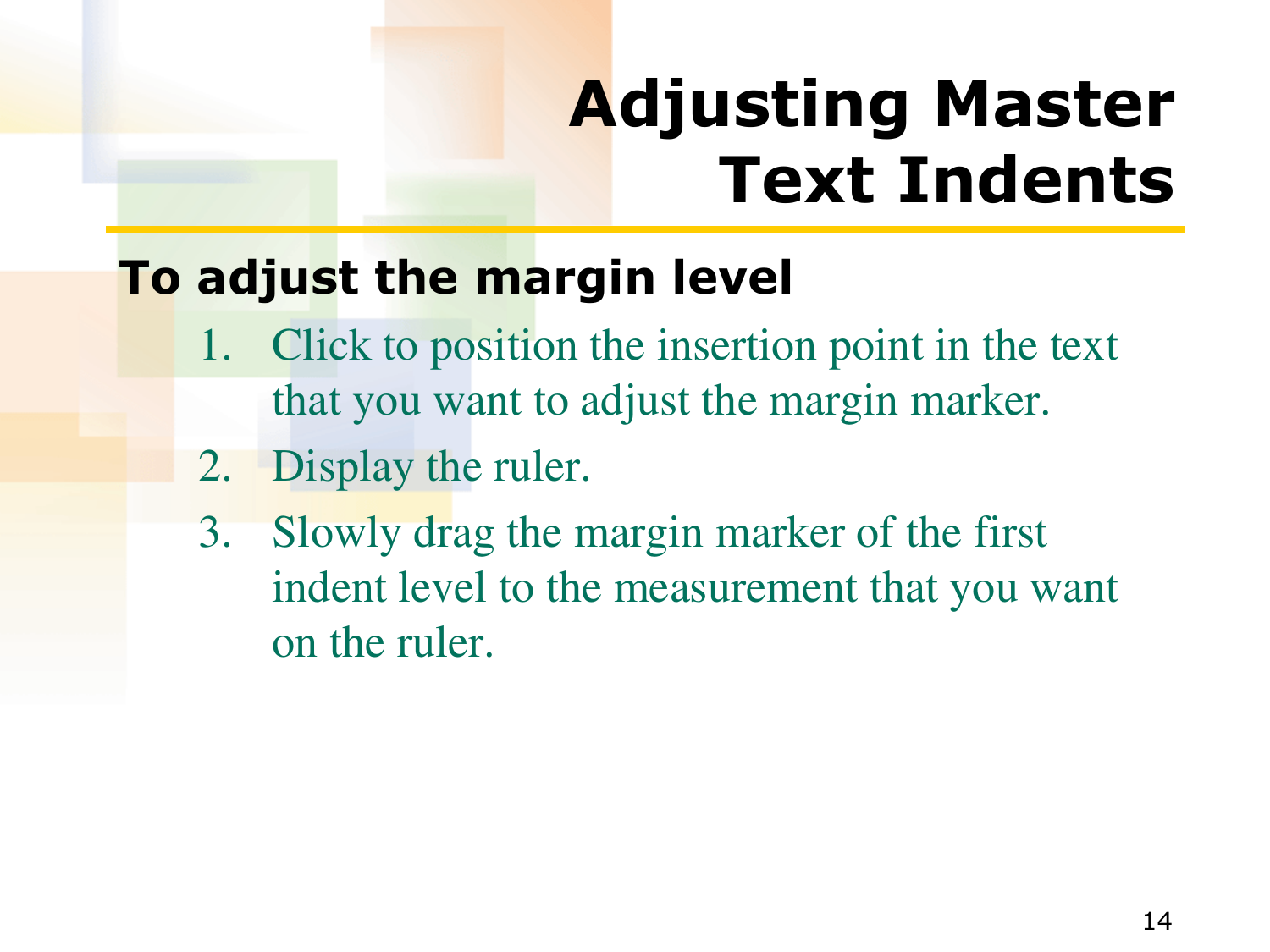# **Reapplying a Slide Layout**

#### **To reapply a slide layout**

- 1. Display the slide to which you want to apply a slide layout.
- 2. On the Format menu, click Slide Layout.
- 3. In the Slide Layout task pane, click a slide layout.
- 4. Click the down arrow next to the layout.
- 5. Click Reapply Layout.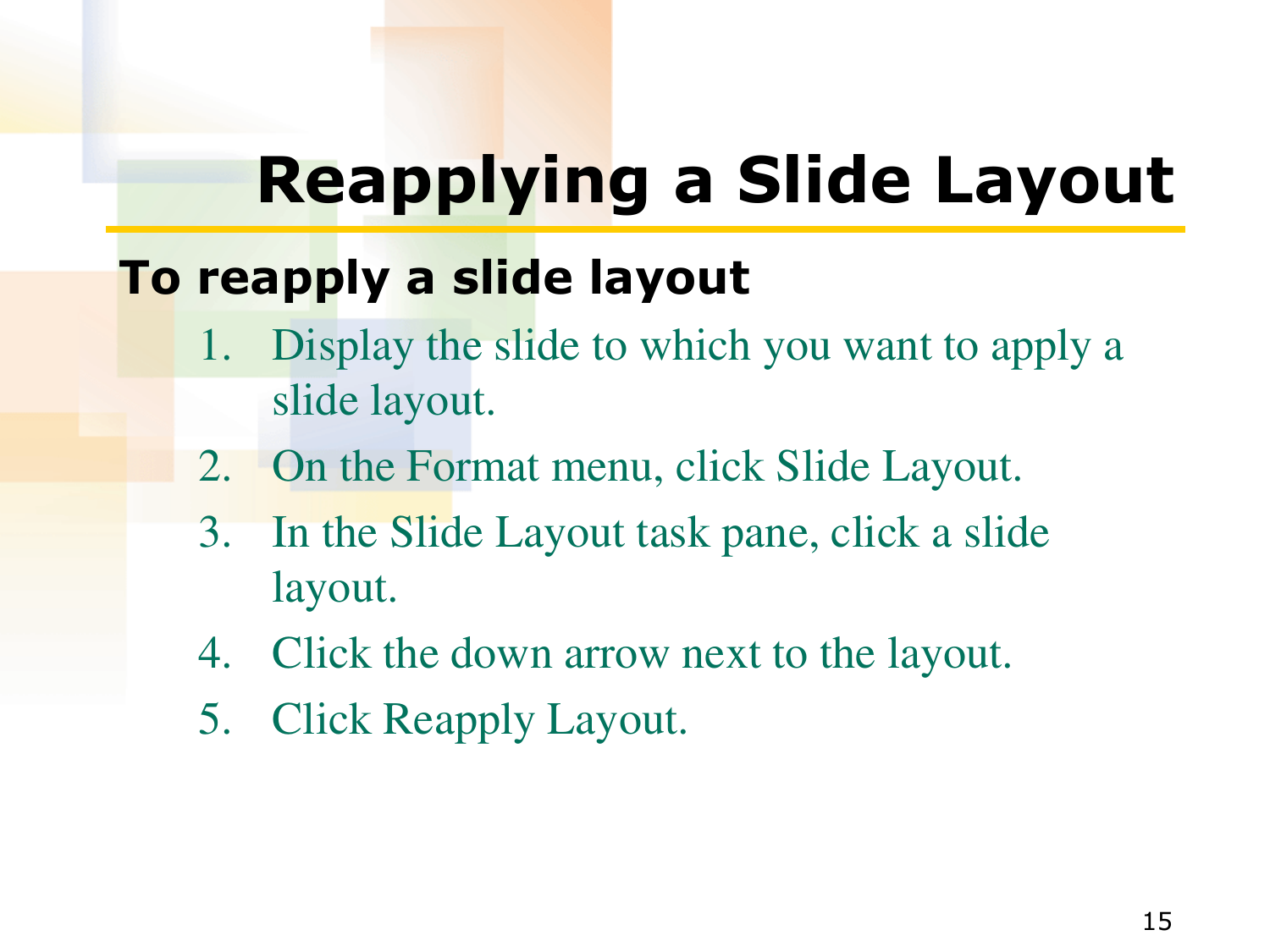# **Hiding Master Objects**

#### **To hide master objects on a slide background**

- 1. Display the slide with the master objects on the slide background that you want to hide.
- 2. On the Format menu, click Background.
- 3. Select the Omit background graphics from the master check box.
- 4. Click Apply.